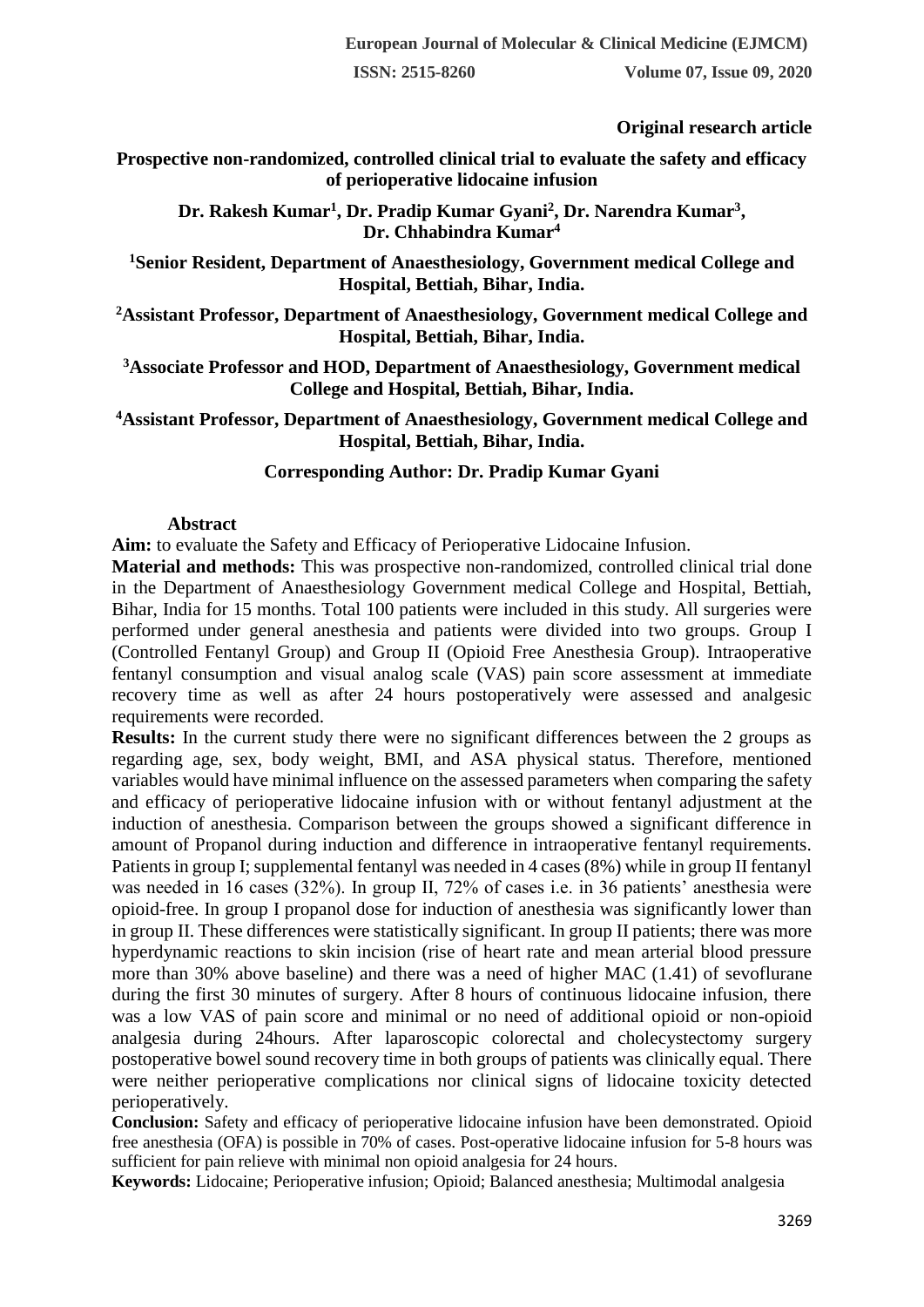**ISSN: 2515-8260 Volume 07, Issue 09, 2020**

#### **Introduction**

Inadequate pain relief after surgery causes undesirable effects. On the other hand, excessive use of opioids produces several adverse effects and might delay recovery.<sup>1,2</sup> Therefore, a multimodal analgesia regimen is recommended in the perioperative setting as it provides superior analgesia and reduces opioid requirement.<sup>3</sup> Intravenous  $(IV)$  lidocaine is a widely studied drug for multimodal analgesia. IV lidocaine at the doses between 1.5–3 mg. kg− 1 . h− 1 produces analgesic, antihyperalgesic, and anti-inflammatory effects.<sup>4</sup>Besides, a low dose of lidocaine is relatively safe and more feasible for perioperative use.<sup> $4-7$ </sup> Additional benefits of lidocaine infusion include a reduction in the incidence of postoperative nausea and vomiting, early return of bowel motility and improved quality of recovery.<sup>8</sup> Several studies have shown that perioperative lidocaine infusion reduces postoperative pain intensity and opioid consumption, while others have found lidocaine to be ineffective.<sup>8</sup> These inconsistent findings may be due to variation in surgical procedure, dose and duration of lidocaine infused. Interestingly, a current update from Cochrane based meta-analysis found a weak evidence for IV lidocaine compared to placebo on early postoperative pain scores and overall opioid requirements.<sup>9</sup> On the contrary, other recently published meta-analyses have shown improvement in postoperative pain-related outcomes with lidocaine infusion during laparoscopic clolecystectomy.<sup>10,11</sup> Although lidocaine infusion was effective for postoperative analgesia in open inguinal hernia surgery<sup>12</sup>, its use has not been reported in totally extra peritoneal (TEP) laparoscopic inguinal hernioplasty. Therefore, the aim of the present study was to evaluate the Safety and Efficacy of Perioperative Lidocaine Infusion.

## **Material and methods**

This was prospective non-randomized, controlled clinical trial done in the Department of Anaesthesiology, Government medical College and Hospital, Bettiah, Bihar, India for 15 months, after taking the approval of the protocol review committee and institutional ethics committee.

## **Methodology**

Total 100 patients were included in this study. American Society of Anesthesiologists (ASA) physical status I-III, patients aged 18-70 years old, of both sexes, who were undergoing different types of non-cardiac surgery. Contraindications were patients with lidocaine allergy, complete atrioventricular block, bradycardia and hepatic insufficiency.

All surgeries were performed under general anesthesia and patients were divided into two groups. Group I (Controlled Fentanyl Group) and Group II (Opioid Free Anesthesia Group). After application of standard ASA, non-invasive monitors, in group I (50 patients); induction was done with fentanyl 2  $\mu$ kg/kg, propanol 1.4-2.0 mg/kg, atracurium 0.5 mg/kg. While in group II (50 patients); induction was done same as Group I but without fentanyl i.e.propofol and atracurium were given also. Patients of both groups received 1.5 mg/kg lidocaine intravenous bolus over 30 seconds at induction time, then intraoperative lidocaine infusion: 1.5 mg/kg/h followed by 2 mg/kg/h postoperatively for 2-8 hours. Anesthesia was maintained by sevoflurane 1-1.5 Minimum Alveolar Concentration (MAC). Other analgesic adjuvants were used in form of MgSO<sup>4</sup> 30-50 mg/kg, paracetamol 1000 mg, and diclofenac 75 mg intraoperatively. A supplemental fentanyl 1 mcg/kg was used if there was increase of mean arterial pressure (MAP) and/ or heart rate (HR) more than 20% above base line. Muscle relaxation was maintained by infusion of atracurium 0.5 mg/kg/h, which was discontinued 20- 30 minutes before termination of anesthesia. Intraoperative fentanyl consumption and visual analog scale (VAS) pain score assessment at immediate recovery time as well as after 24 hours postoperatively were assessed and analgesic requirements were recorded. Postoperative bowel function was also monitored by auscultation until recovery.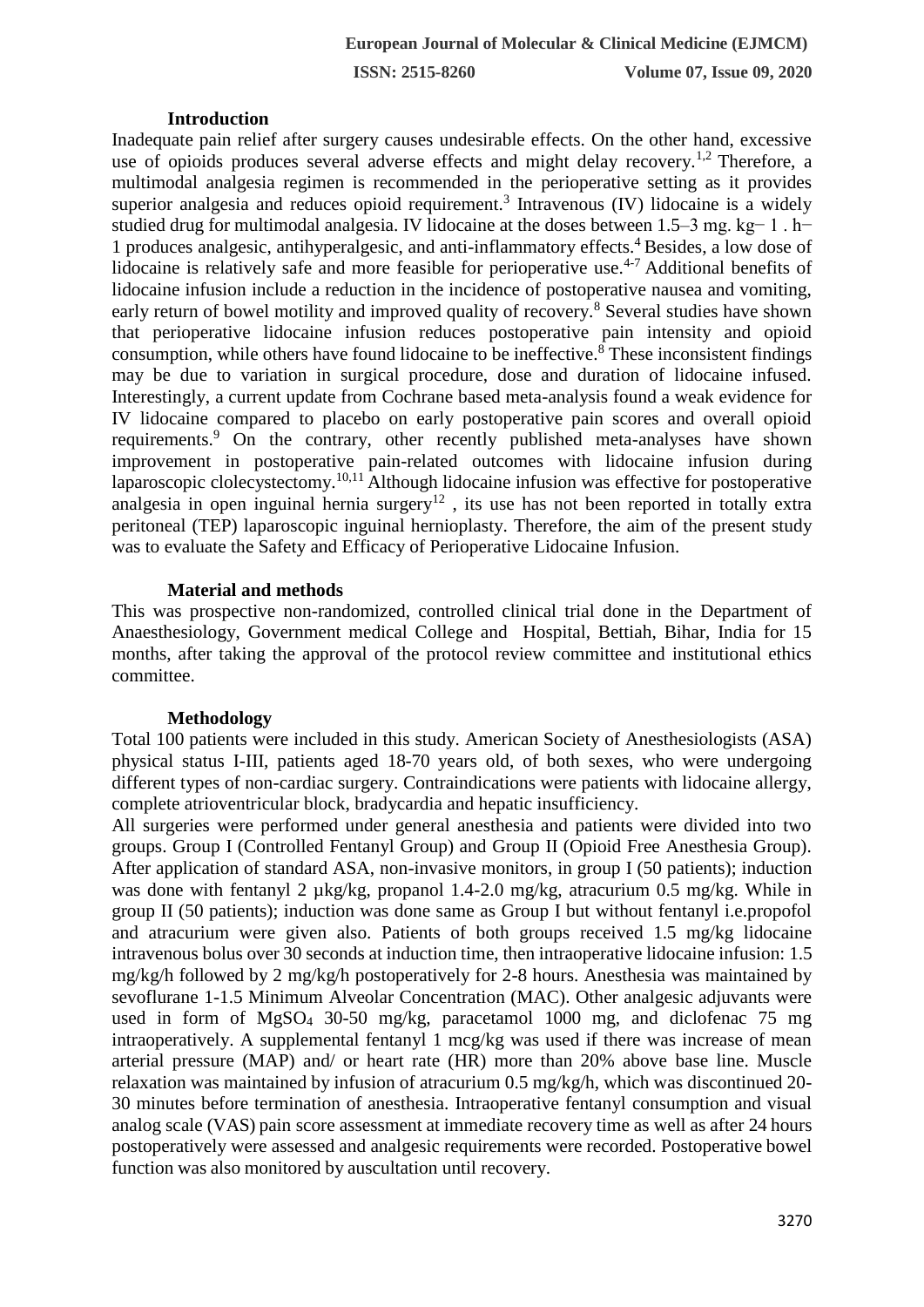## **Results**

In the current study there were no significant differences between the 2 groups as regarding age, sex, body weight, BMI, and ASA physical status. Therefore, mentioned variables would have minimal influence on the assessed parameters when comparing the safety and efficacy of perioperative lidocaine infusion with or without fentanyl adjustment at the induction of anesthesia. Comparison between the groups showed a significant difference in amount of Propanol during induction and difference in intraoperative fentanyl requirements. There was tendency to tachycardia and increase in mean arterial pressure (MAP) after skin incision and during the first 30 minutes of surgery in non-opioid group as shown in Table 3.For patients in group I; supplemental fentanyl was needed in 4 cases (8%) while in group II fentanyl was needed in 16 cases (32%). In group II, 72% of cases i.e. in 36 patients' anesthesia were opioidfree. In group I propanol dose for induction of anesthesia was significantly lower than in group II. These differences were statistically significant.

In group II patients; there was more hyperdynamic reactions to skin incision (rise of heart rate and mean arterial blood pressure more than 30% above baseline) and there was a need of higher MAC (1.41) of sevoflurane during the first 30 minutes of surgery. In all cases immediately after awaking and extubation, there was a need of additional analgesia (single injection was given in form of 50 mcg fentanyl, or morphine hydrochloride 4 mg intravenously). Additional analgesia after extubation was depended on time of surgery and duration of intraoperative lidocaine infusion. In cases, when surgery and consequently lidocaine infusion were longer than 3 hours, there was no or minimal need of additional analgesia after recovery (5 cases). After 8hours of continuous lidocaine infusion, there was a low VAS of pain score and minimal or no need of additional opioid or non-opioid analgesia during 24hours. After laparoscopic colorectal and cholecystectomy surgery postoperative bowel sound recovery time in both groups of patients was clinically equal. There were neither perioperative complications nor clinical signs of lidocaine toxicity detected perioperatively.

| <b>Parameter</b>                                   | <b>Group I Fentanyl (n=50)</b> | Group II Opioid FreeAnesthesia (n=50) |
|----------------------------------------------------|--------------------------------|---------------------------------------|
| Age(years)                                         | 49 (18-69)                     | $51(20-70)$                           |
| Gender $(M)$ , n $(\%)$                            | 18(36)                         | 20(40)                                |
| Body mass index (kg m <sup><math>-2</math></sup> ) | $18(23-38)$                    | $17(22-35)$                           |
| ASA I                                              |                                |                                       |
| ASA II                                             | 44                             | 41                                    |
| <b>ASA III</b>                                     |                                | $\overline{4}$                        |
| Smoking history (%)                                | 10(20)                         | 12(24)                                |
| Hypertension $(\%)$                                | 35(70)                         | 36(72)                                |
| Diabetes mellitus (%)                              | 6(12)                          | 2(4)                                  |

|  | Table 1: demographic profile of the patients |  |  |  |
|--|----------------------------------------------|--|--|--|
|  |                                              |  |  |  |

| <b>Table 2: Types of surgery</b>            |                         |                             |  |  |  |  |
|---------------------------------------------|-------------------------|-----------------------------|--|--|--|--|
| <b>Type of surgery</b>                      | <b>Group I Fentanyl</b> | <b>Group II Opioid Free</b> |  |  |  |  |
|                                             | $(n=50)$                | Anesthesia (n=50)           |  |  |  |  |
| Major open abdominal and colorectal surgery |                         |                             |  |  |  |  |
| Laparoscopic and colorectal surgery         | 8                       | 6                           |  |  |  |  |
| Head and neck surgery                       |                         |                             |  |  |  |  |
| Laparoscopic esophageal surgery             |                         |                             |  |  |  |  |
| Laparoscopic cholecystectomy                | 22                      | 14                          |  |  |  |  |
| <b>Breast surgery</b>                       |                         |                             |  |  |  |  |
| Abdominal hernia surgery                    |                         | 6                           |  |  |  |  |
| Appendectomy                                |                         |                             |  |  |  |  |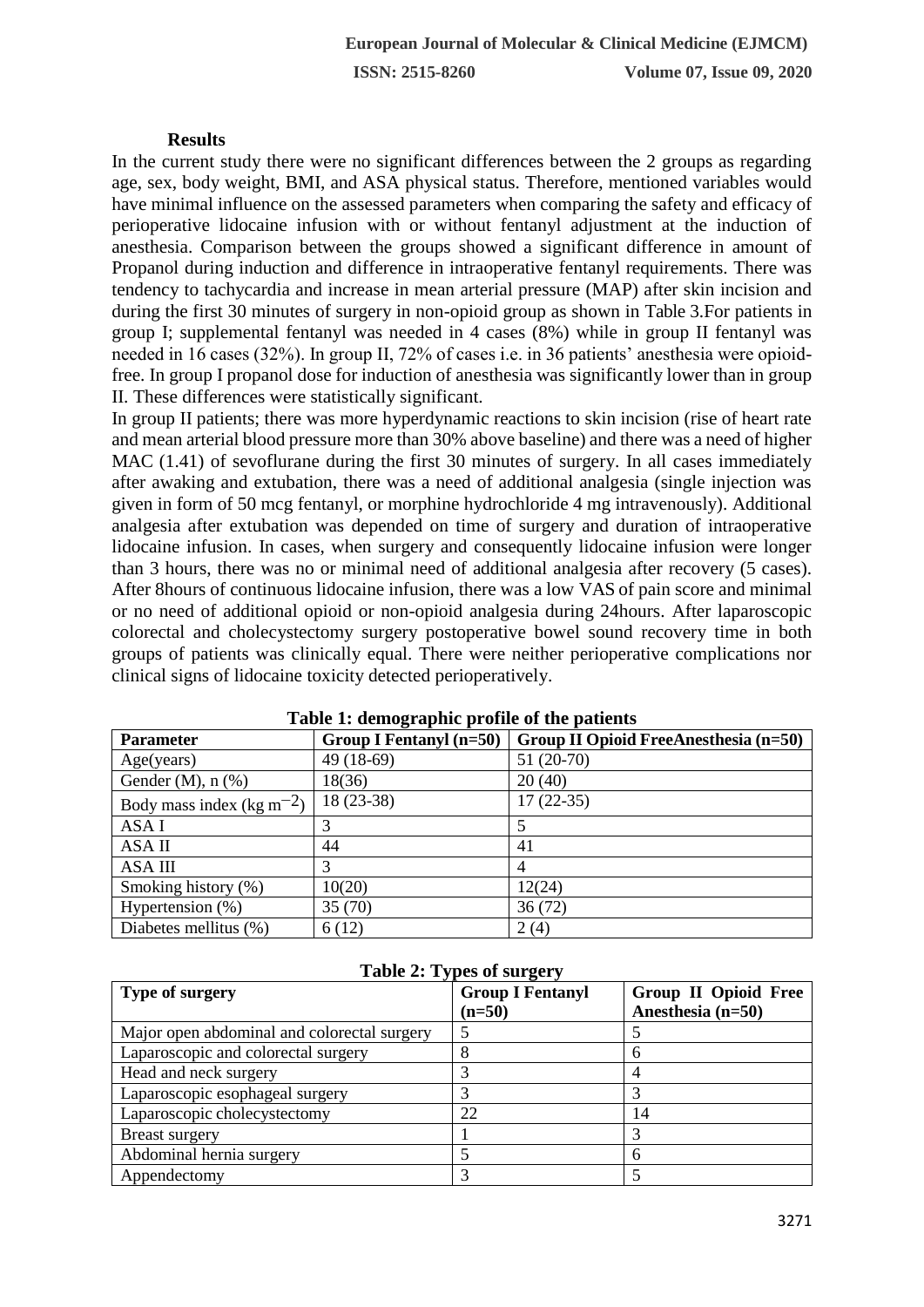| <b>Parameter</b>                                   | Group              | Group II Opioid<br>Free | <b>Significance</b> |
|----------------------------------------------------|--------------------|-------------------------|---------------------|
|                                                    |                    | Anesthesia(n=50)        |                     |
|                                                    | Fentanyl $(n=50)$  |                         |                     |
| Propofol for induction $(mg/kg)$                   | $1.38~(\pm 0.4)$   | $1.79(\pm 0.6)$         | P < 0.05            |
| Heart rate after incision                          | 74.8 ( $\pm$ 10.4) | $97.4~(\pm 11.7)$       | P<0.05              |
| Sevoflurane MAC                                    | $1.13 (\pm 0.5)$   | 1.41 ( $\pm$ 0.6)       | P < 0.05            |
| MAP after skin incision                            | $89.6 (\pm 9.5)$   | $110.8 (\pm 11.9)$      | P < 0.05            |
| Intraoperative fentanyl<br>(number of patients, %) | 4(8%)              | 16(32%)                 | P<0.05              |
| Time of anesthesia (min)                           | 113.9(52-245)      | 110.1 (44-222)          | P > 0.05            |
| Pain score after recovery                          | 5.2 ( $\pm$ 1.8)   | 5.4 ( $\pm$ 1.9)        | P > 0.05            |
| Pain score after 24 h                              | $1-3$              | $1-3$                   |                     |
| sound recovery<br>time<br>bowel<br>(min)           | $151.1 \pm 26.8$   | $151.6 \pm 27.8$        | P > 0.05            |

**Table 3: Outcome of the patients**

### **Discussion**

Medications of different classes can be used for analgesia in perioperative period, such as dexmedetomidine, clonidine, ketamine, gabapentin, paracetamol, NSAIDs, ketamine, lidocaine, and magnesium sulphate. Therefore, opioid based analgesia may be replaced by the multimodal analgesia.<sup>13</sup> There are different methods of multimodal analgesia, including OFA, but no rational strategy has been provided for choosing the drug combinations. Lidocaine infusion is a cornerstone of them as many advantages associated with opioids-such as analgesia and autonomic nervous system control<sup>14</sup> can be obtained from lidocaine. In 1961 Bartlett et al. had shown that systemic lidocaine is effective for relief of postoperative pain.<sup>15</sup> Since lidocaine effectiveness had been shown for management of different pain conditions including peripheral and central pain as well as chronic, acute, and perioperative pain in different types of surgery.16-  $23$  It had been shown that by using lidocaine in addition to other analgesics- such as paracetamol, NSAIDS, and magnesium sulphate-it is possible to provide opioid-free anesthesia in many fields of surgery and it may be important for outcome of cancer surgery.<sup>16,22,24,25</sup> However it does not mean that we do not need opioids. It is still debatable and rational approach is needed to avoid "friendly fire" in our practice.<sup>26-28</sup> Our cohort of patients was predominantly with different types of abdominal surgery and 7 cases of head and neck surgery (thyroidectomy, cystectomy) 4 cases of breast surgery (mastectomy, sector resection). We have shown that in most of cases OFA is possible, but opioids supplements give a better hemodynamic stability. Our results are in agreements with Pierre-Grégoire Guinotet al. (2019) who concluded that OFA for cardiac surgery is related to higher incidence of increased blood pressure.<sup>22</sup> We have not found any adverse effects of opioid adjustment (prolonged recovery, nausea, vomiting, ileus or hyperalgesia). Therefore, multimodal analgesia must be balanced. Antinociceptive action of lidocaine infusion was time dependent. In OFA group II, at induction of anesthesia, there was hypertension during the first 0.5-1 hour of surgery. Magnesium sulphate, paracetamol, and diclofenac were not helpful as high MAC of sevoflurane ( $>1$ ) was needed and in 32% of cases fentanyl was added. After 0.5-1 hour sevoflurane MAC gradually decreased  $(\langle 1 \rangle)$ . This time dependency has been seen after patient recovery too. If duration of lidocaine infusion was more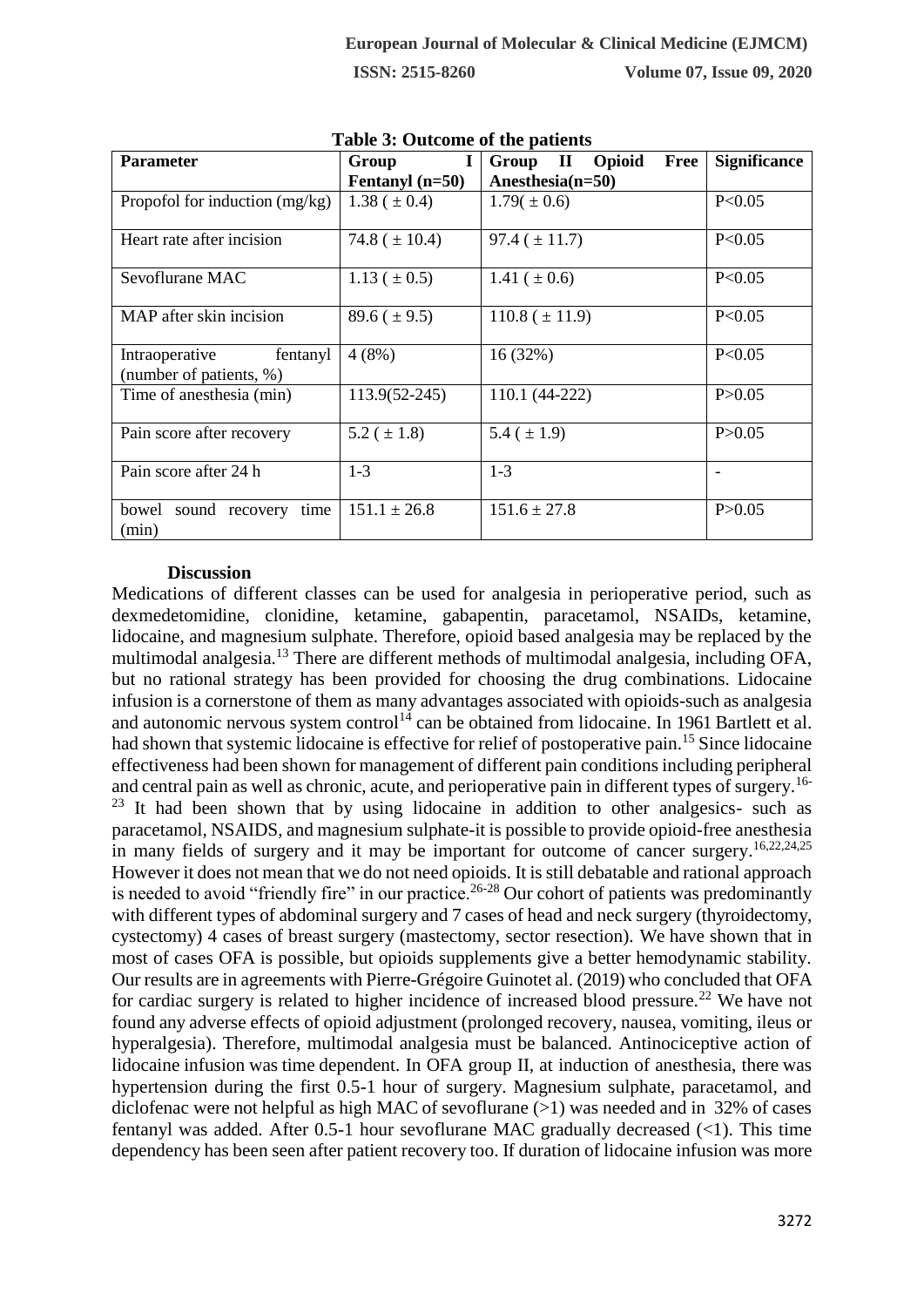**ISSN: 2515-8260 Volume 07, Issue 09, 2020**

then 2.5-3 hours (laparoscopic colorectal surgery) pain score after recovery was 0-3. In other cases (duration of surgery/ anesthesia 40-160 min) pain score after recovery was 3-8 hours. Postoperative lidocaine infusion for 5-8 hour was sufficient for pain relief and minimizing of opioid use up to 24 hours. For this reason, it is interesting that according to some authors ' intraoperative lidocaine infusion and postoperative infusion for 8 hours may be sufficient for pain control up to 72 hours.<sup>22</sup> Other authors are recommending 24 hours postoperative infusion, which is safe, effective (pain score decrease was more prominent 36 hours after lidocaine infusion had been terminated) and can be provided without ECG monitoring.<sup>21</sup> Proposed mechanisms of the lidocaine prolonged activity are the anti-inflammatory properties that are more potent compared to traditional anti-inflammatory drugs. Also, lidocaine attenuates peripheral nociceptors sensitization and central hyperexcitability through its sodium channel blocking action. Other proposed mechanisms are: muscarinic antagonism, glycine inhibition, reduction in the production of excitatory amino acids, reduction in the production of thromboxane A2, release of endogenous opioids, and reduction in neurokinins.<sup>29</sup> We have shown the effectiveness of lidocaine infusion and its combination with other analgesics, including opioids, for abdominal, breast and head and neck surgeries. For laparoscopic abdominal surgery we are using lidocaine infusion and there is no need of epidural anesthesia for these types of surgery. According to the literature review perioperative lidocaine infusion correlated with decreased visual analogue scale pain scores at 1 to 4 hours and 24 hours postoperatively. Other benefits include decreased opioid requirements, reduced nausea, and vomiting. These benefits were seen in patients undergoing laparoscopic and open abdominal surgery, genitourinary, breast surgery, cardiothoracic surgery and spine surgery.<sup>16,19</sup>

#### **Conclusion**

Safety and efficacy of perioperative lidocaine infusion have been demonstrated. Opioid free anesthesia (OFA) is possible in 70% of cases. Antinociceptive action of lidocaine is time dependent and no immediate analgesia was needed after extubation if the duration of intraoperative lidocaine infusion was more than 3 hours as the VAS pain score after recovery was 0-3, versus 3-7 if the duration of lidocaine infusion was 40-160 minutes. Post-operative lidocaine infusion for 5-8 hours was sufficient for pain relieve with minimal non opioid analgesia for 24 hours. Keywords: Lidocaine; Perioperative infusion; Opioid; Balanced anesthesia; Multimodal analgesia

#### **Reference**

- 1. Gan TJ, Joshi GP, Zhao SZ, Hanna DB, Cheung RY, Chen C. Presurgical intravenous parecoxib sodium and follow-up oral valdecoxib for pain management after laparoscopic cholecystectomy surgery reduces opioid requirements and opioid-related adverse effects. Acta Anaesthesiol Scand. 2004;48:1194–207.
- 2. Magheli A, Knoll N, Lein M, Hinz S, Kempkensteffen C, Gralla O. Impact of fast-track postoperative care on intestinal function, pain, and length of hospital stay after laparoscopic radical prostatectomy. J Endourol. 2011;25: 1143–7.
- 3. Lau CS, Chamberlain RS. Enhanced recovery after surgery programs improve patient outcomes and recovery: a meta-analysis. World J Surg. 2017;41:899–913.
- 4. Marret E, Rolin M, Beaussier M, Bonnet F. Meta-analysis of intravenous lidocaine and postoperative recovery after abdominal surgery. Br J Surg. 2008;95:1331–8.
- 5. Sun Y, Li T, Wang N, Yun Y, Gan TJ. Perioperative systemic lidocaine for postoperative analgesia and recovery after abdominal surgery: a metaanalysis of randomized controlled trials. Dis Colon Rectum. 2012;55:1183–94.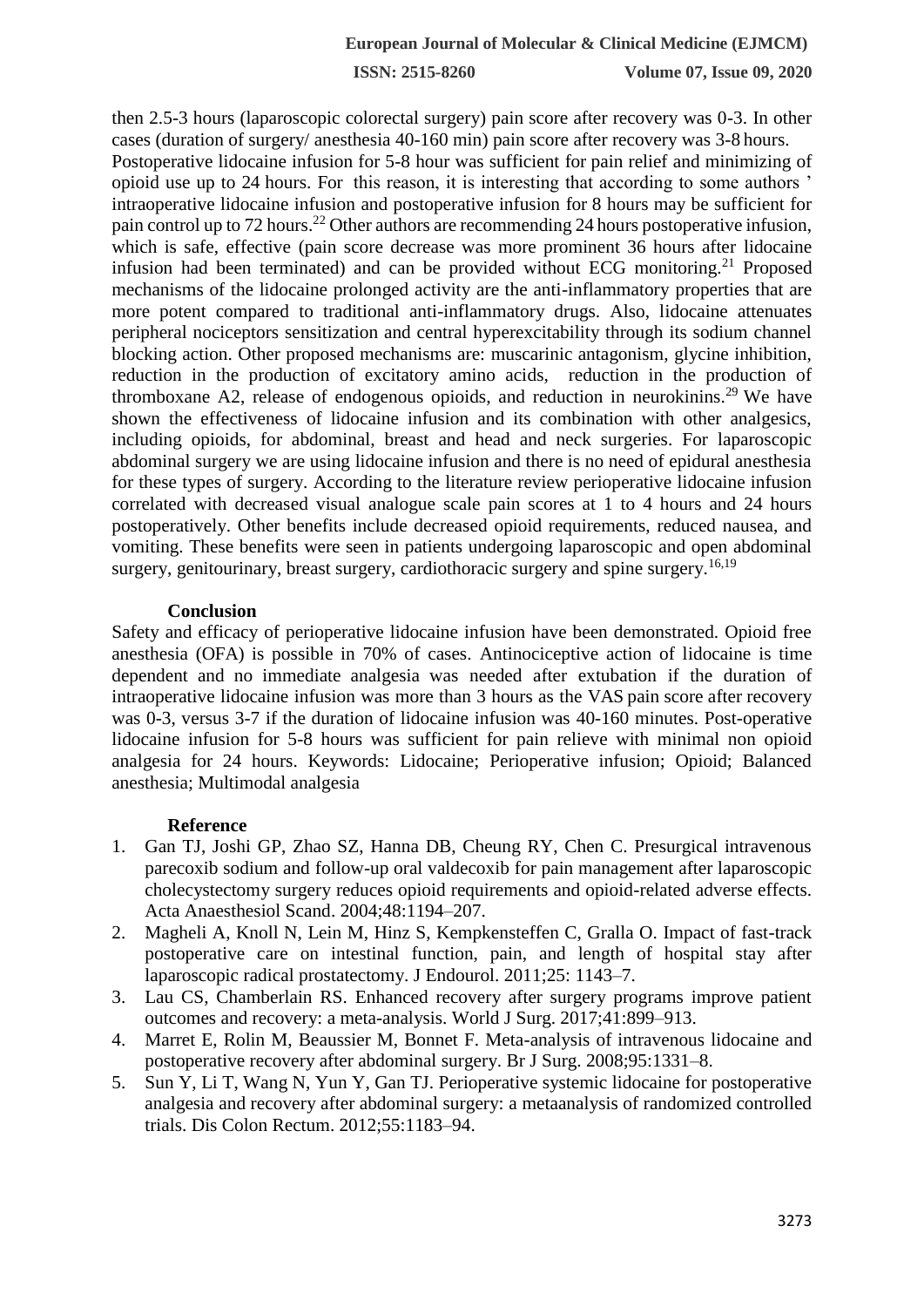- 6. Kranke P, Jokinen J, Pace NL, et al. Continuous intravenous perioperative lidocaine infusion for postoperative pain and recovery. Cochrane Database Syst Rev. 2015;7:CD009642.
- 7. Bajracharya JL, Subedi A, Pokharel K, Bhattarai B. The effect of intraoperative lidocaine versus esmolol infusion on postoperative analgesia in laparoscopic cholecystectomy: a randomized clinical trial. BMC Anesthesiol. 2019;19:198.
- 8. Dunn LK, Durieux ME. Perioperative use of intravenous lidocaine. Anesthesiology. 2017;126:729–37.
- 9. Weibel S, Jelting Y, Pace NL, et al. Continuous intravenous perioperative lidocaine infusion for postoperative pain and recovery in adults. Cochrane Database Syst Rev. 2018;6:CD009642.
- 10. Zhao JB, Li YL, Wang YM, Teng JL, Xia DY, Zhao JS, Li FL. Intravenous lidocaine infusion for pain control after laparoscopic cholecystectomy: a meta-analysis of randomized controlled trials. Medicine (Baltimore). 2018;97:e9771.
- 11. Li J, Wang G, Xu W, Ding M, Yu W. Efficacy of intravenous lidocaine on pain relief in patients undergoing laparoscopic cholecystectomy: a meta-analysis from randomized controlled trials. Int J Surg. 2018;50:137–45.
- 12. Kang H, Kim BG. Intravenous lidocaine for effective pain relief after inguinal herniorrhaphy: a prospective, randomized, double-blind, placebo-controlled study. J Int Med Res. 2011;39:435–45
- 13. Kehlet H, Dahl JB. The value of " multimodal" or " balanced analgesia " in postoperative pain treatment. AnesthAnalg. 1993;77(5):1048-1056.
- 14. Brown EN, Pavone KJ, Naranjo M. Multimodal General Anesthesia: Theory and Practice. AnesthAnalg. 2018;127(5): 1246-1258.
- 15. Bartlett EE, Hutaserani O. Xylocaine for the relief of postoperative pain. AnesthAnalg 1961; 40:296-304
- 16. Dunn LK, Durieux ME. Perioperative Use of Intravenous Lidocaine. Anesthesiology. 2017;126(4): 729-737.
- 17. Boas RA, Covino BG, Shahnarian A. Analgesic response to i.v. lignocaine. Br J Anesth. 1982; 54(5):501-505.
- 18. Clarke C, McConachie I, Banner R. Lidocaine Infusion as a Rescue Analgesic in the Perioperative Setting. Pain Res Manag. 2008;13(5):421-423.
- 19. Weibel S, Jokinen J, Pace N, Schnabel A, Hollmann MW, Hahnenkamp K, et al. Efficacy and safety of intravenous lidocaine for postoperative analgesia and recovery after surgery: a systematic review with trial sequential analysis. Br J Anaesth. 2016;116(6): 770-783.
- 20. Eipe N, Gupta S, Penning J. Intravenous lidocaine for acute pain: an evidence-based clinical update. BJA Education. 2016;16(9): 292-298.
- 21. Kandil E, Melikman E, Adinoff B. Lidocaine Infusion: A Promising Therapeutic Approach for Chronic Pain. J AnesthClin Res. 2017;8(1):697.
- 22. Guinot PG, Spitz A, Berthoud V, Ellouze O, Missaoui A, Constandache T, et al. Effect of Opioid-free Anaesthesia on Post- operative Period in Cardiac Surgery. A Retrospective Matched Case-control Study. BMC Anesthesiol. 2019;19(1):136.
- 23. Viola V Newnham HH, Simpson RW. Treatment of intractable painful diabetic neuropathy with intravenous lignocaine. J Diabetes Complications. 2006;20(1):34-39
- 24. Wall T, Sherwin A, Ma D, Buggy DJ. Influence of perioperative anaesthetic and analgesic interventions on oncological outcomes: a narrative review. Br J Anaesth. 2019;123(2):135-150.